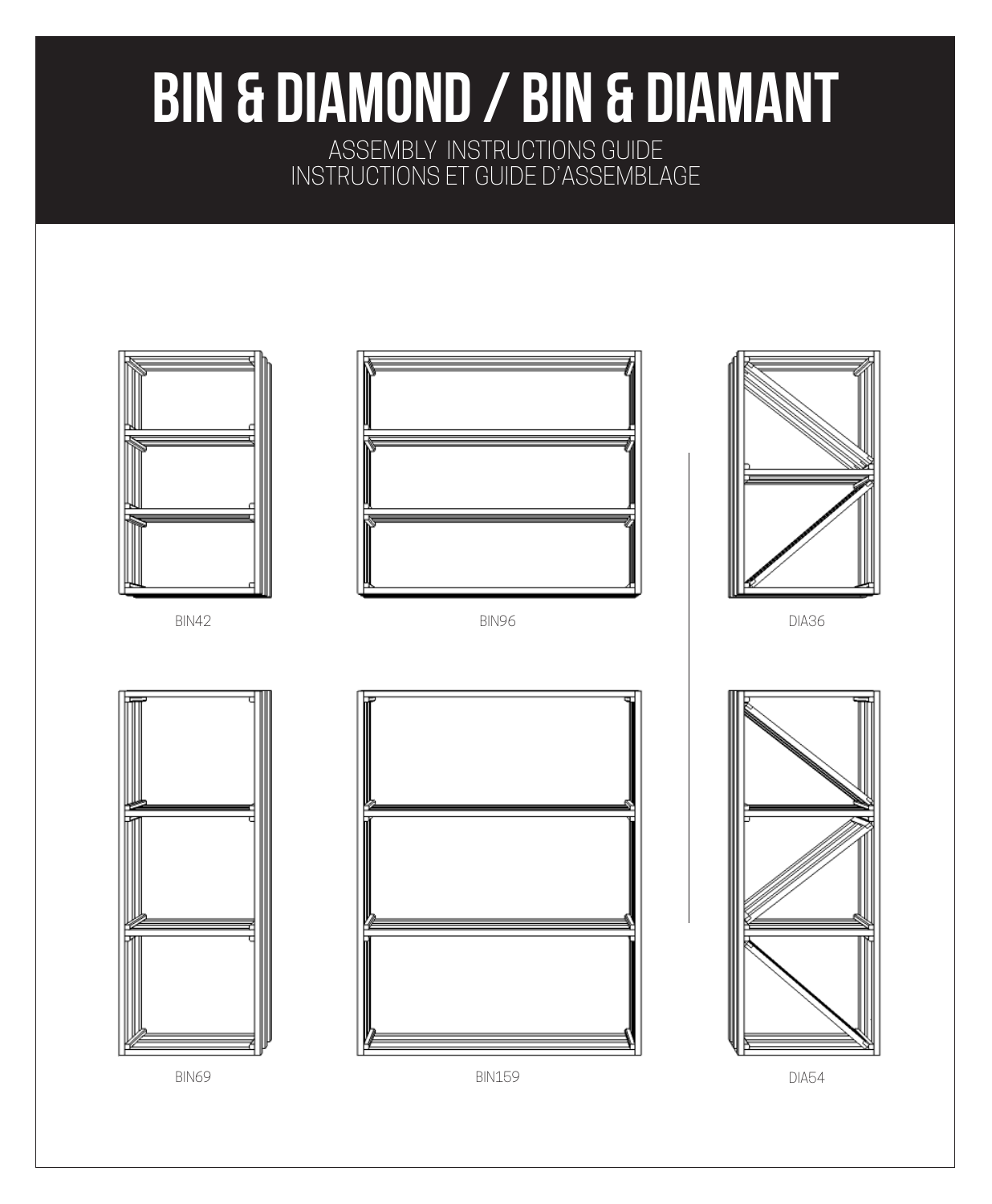

**As wall materials may differ, no mounting hardware is provided with the bracket. Make sure to use the appropriate anchors and screws according to the right wall material.**

Comme les matériaux constituant les murs diffèrent, les vis et ancrages ne sont pas fournis avec les attaches. Assurez-vous d'utiliser la quincaillerie adaptée au bon recouvrement de mur.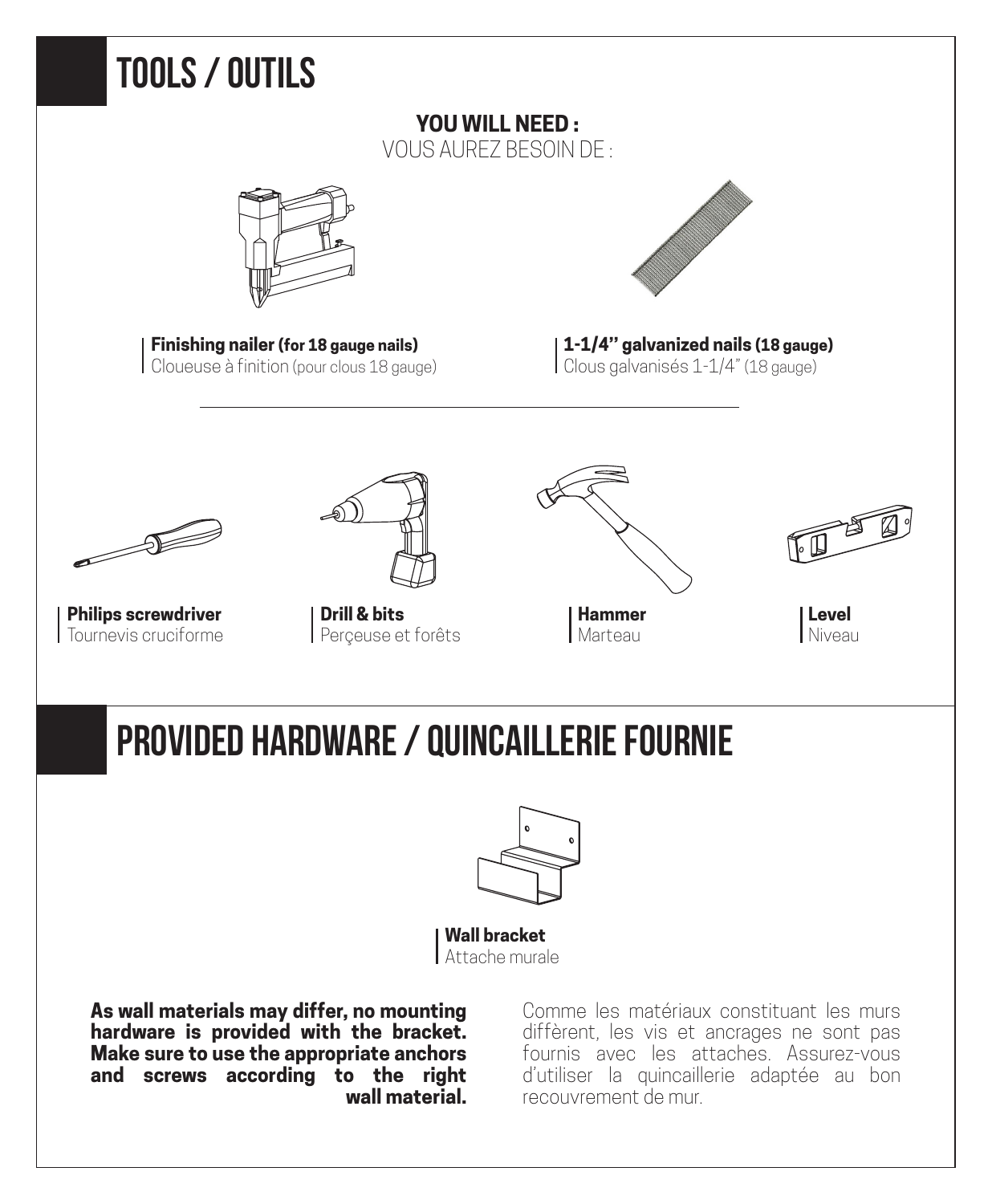

### RACK ASSEMBLY / ASSEMBLAGE DES CASIERS

**We strongly suggest the use of a base under racks. This offers a great stability and a better protection of wooden modules. (BM-96, BM-35, BM-17.5)**

Nous suggèrons fortement l'utilisation d'une base sous les casiers. Celle-ci offre une grande stabilité et une meilleure protection des modules en bois. (BM-96, BM-35, BM-17.5)



#### **IMPORTANT NOTICE**

**Wine racks are available in a variety of styles and configurations. The unit you have in hand might not correspond exactly to the one illustrated in these pages. However, the assembly method remains the same.**

#### **LET'S GET STARTED!**

#### NOTE IMPORTANTE

Les casiers sont disponibles en plusieurs configurations et tailles. Celui que vous avez en main peut ne pas correspondre à celui illustré dans ces pages; toutefois, la méthode d'assemblage reste la même.

#### C'EST UN DÉPART!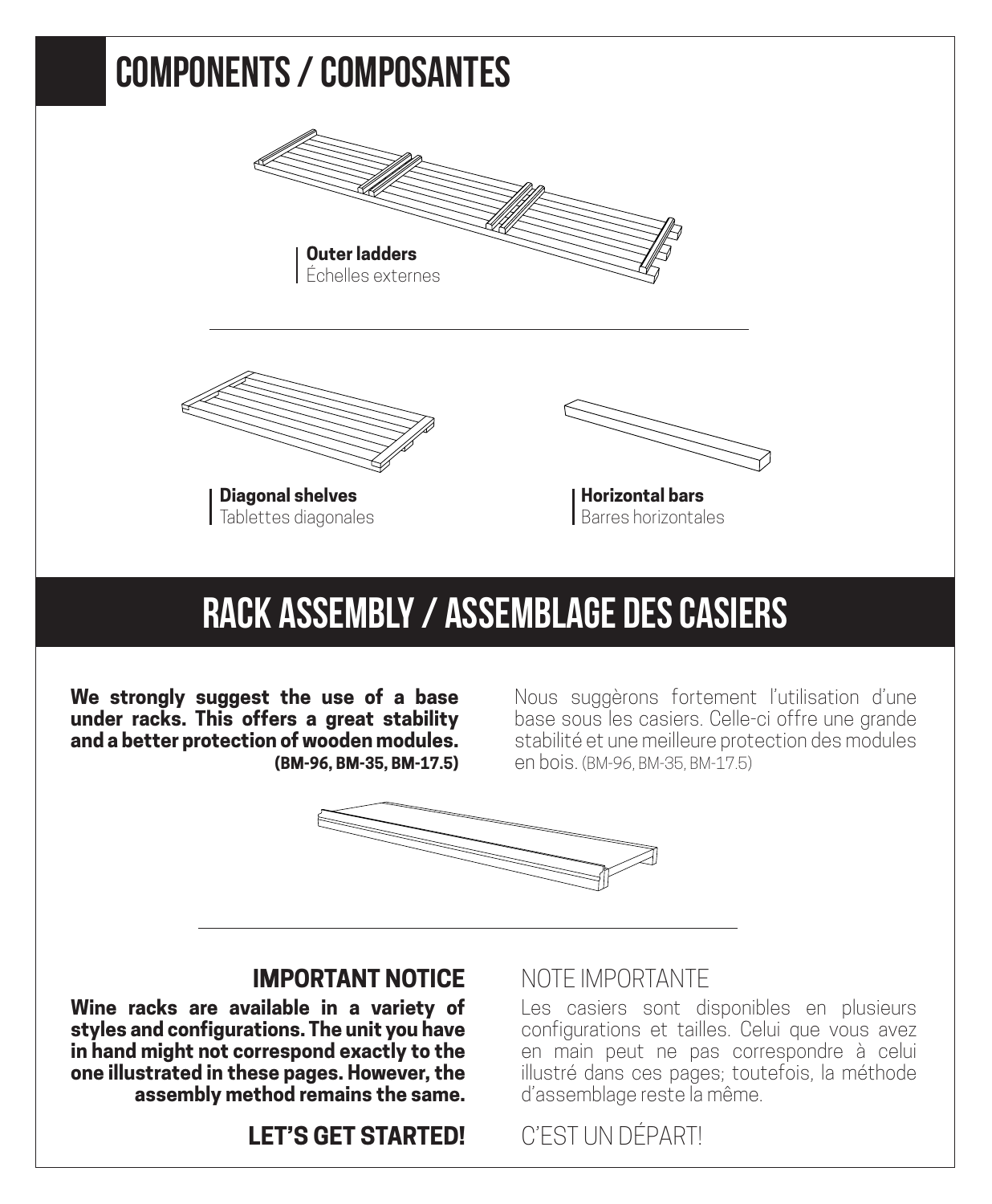## STEP 1 / ÉTAPE 1



**Position an horizontal bar towards vertical bars of outer ladders and nail both ends**<br> **1** bars of outer ladders and nail both ends

Positionnez une barre horizontale vis-à-vis une barre verticale d'échelle externe et clouez les deux extrémités

**Position and nail every other horizontal bars. Make sure these are between transverse bars of outer ladder for the center section** Positionnez et clouez toutes les autres barres horizontales. Assurez-vous que celles-ci soient placées entre les barres transverales des échelles externes pour les sections centrales

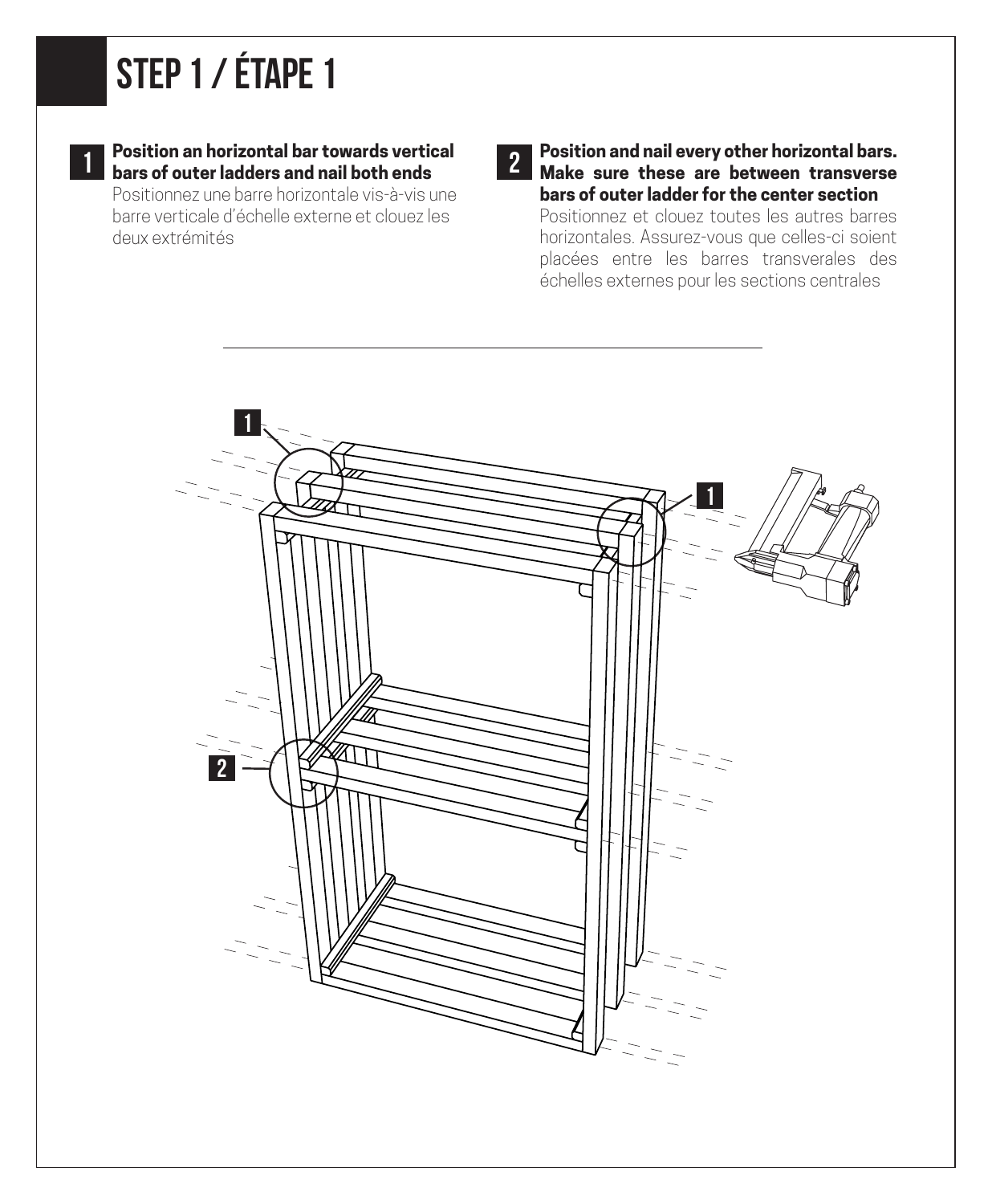### STEP 2 DIAMOND ONLY/ ÉTAPE 2 DIAMANT SEULEMENT



**Insert diagonal shelves inside bin<br>Insérez les tablettes diagonales à l'intérieur des casiers** 

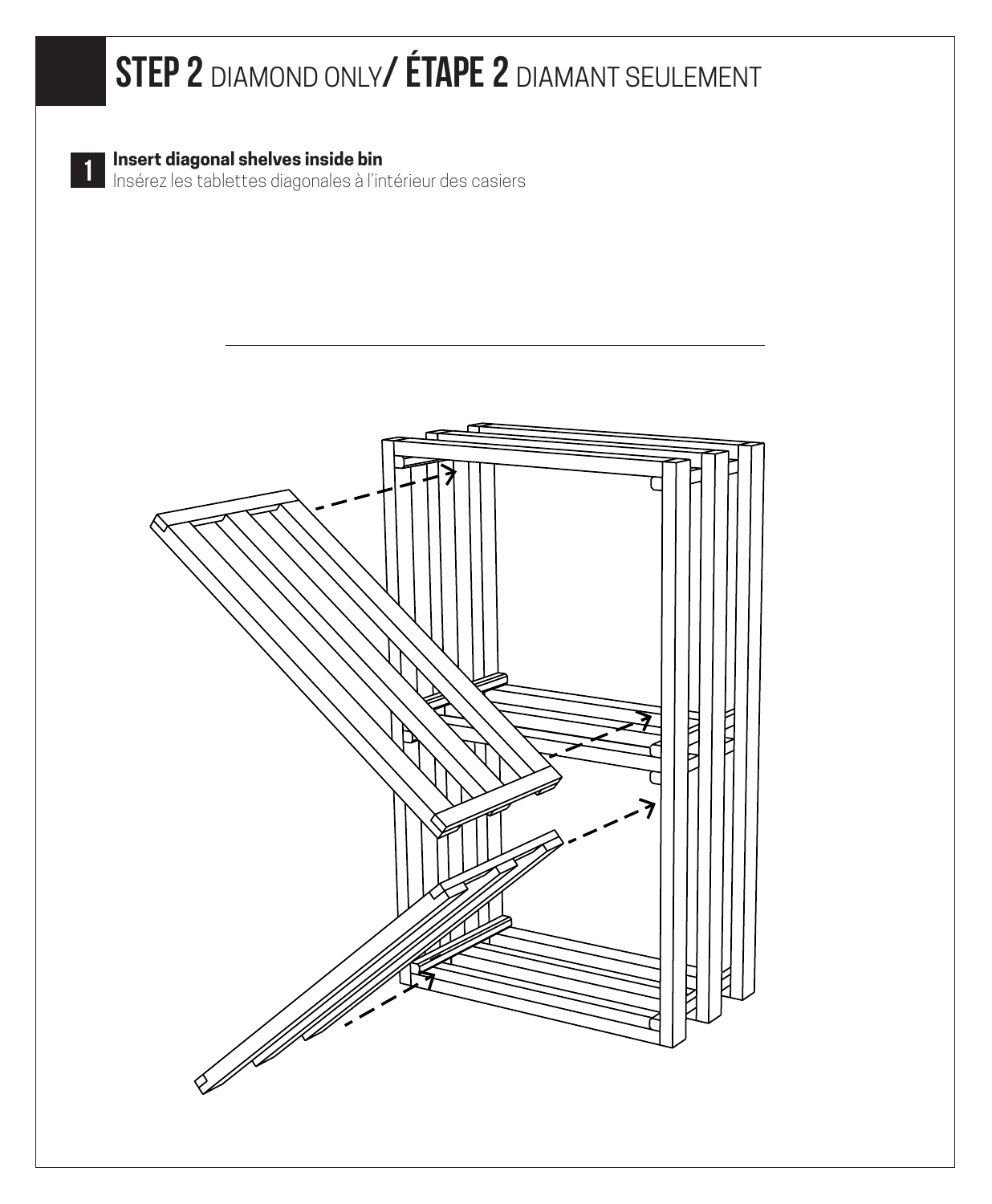## STEP 4/ ÉTAPE 4

#### **Wall standing racks must be secured in place with wall brackets. A clearance of ⅝" is foreseen between the locker and the wall.**

Les casiers debout contre un mur doivent être fixés en place avec les attaches murales. Un dégagement de ⅝" est prévu entre le casier et le mur.

**Position base on floor at ⅝" from the wall. Place rack on the base** 1

Positionnez la base au sol à ⅝" du mur. Placez le casier sur la base

- **Position wall brackets on union bars** Placez les attaches murales en position sur les barres d'union 2
- **Make sure everything is leveled, add shims if necessary** 3

Assurez-vous que tout est au niveau, ajoutez des cales si nécéssaire



#### **Mark holes position on wall, if necessary, insert wall anchor**

Marquez la position des trous sur le mur, au besoin, percer pour mettre des ancrages

5

#### **Fasten rack to wall with the appropriate screws and anchors for your wall materials (not provided)**

Fixer le casier au mur avec les vis et ancrages appropriés aux matériaux de vos murs (non-inclus)

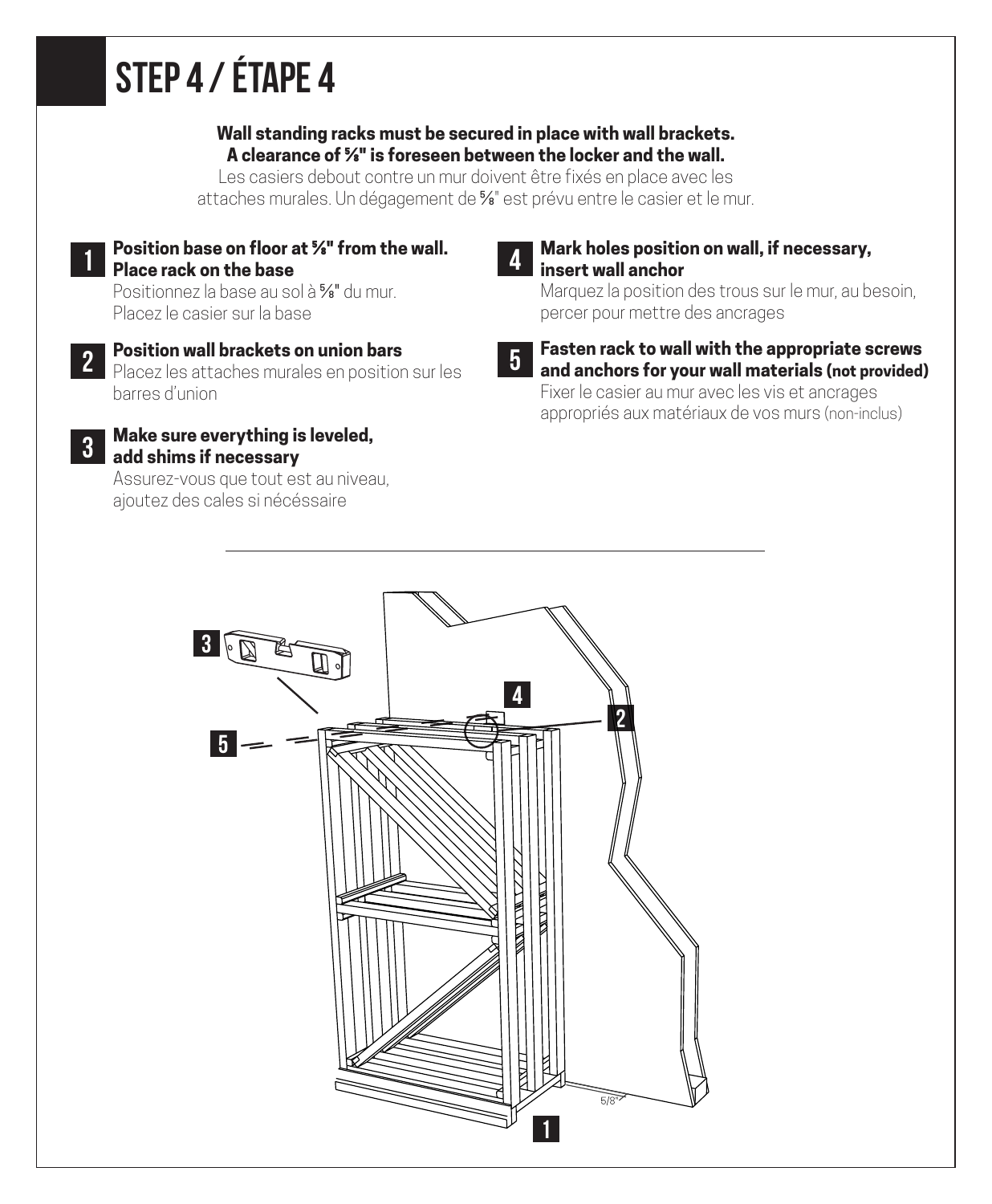### STEP 5 WINE WALL / ÉTAPE 5 ENSEMBLE MURAL



#### **For a multiple rack installation, nail vertical and horizontal adjointing bars together**

Si vous installez un ensemble de casier, clouez les barres verticales et horizontales adjacentes

2

#### **Make sure you nail through rear and front adjointing bars of each rack sections**

Assurez-vous de clouer les barres adjacentes à l'avant et à l'arrière de chaque section de casiers

#### **Nail racks in the base through horizontal bars** 3 **Nail racks in the base through norizon**<br>Clouez les casiers à la base à travers les

barres horizontales